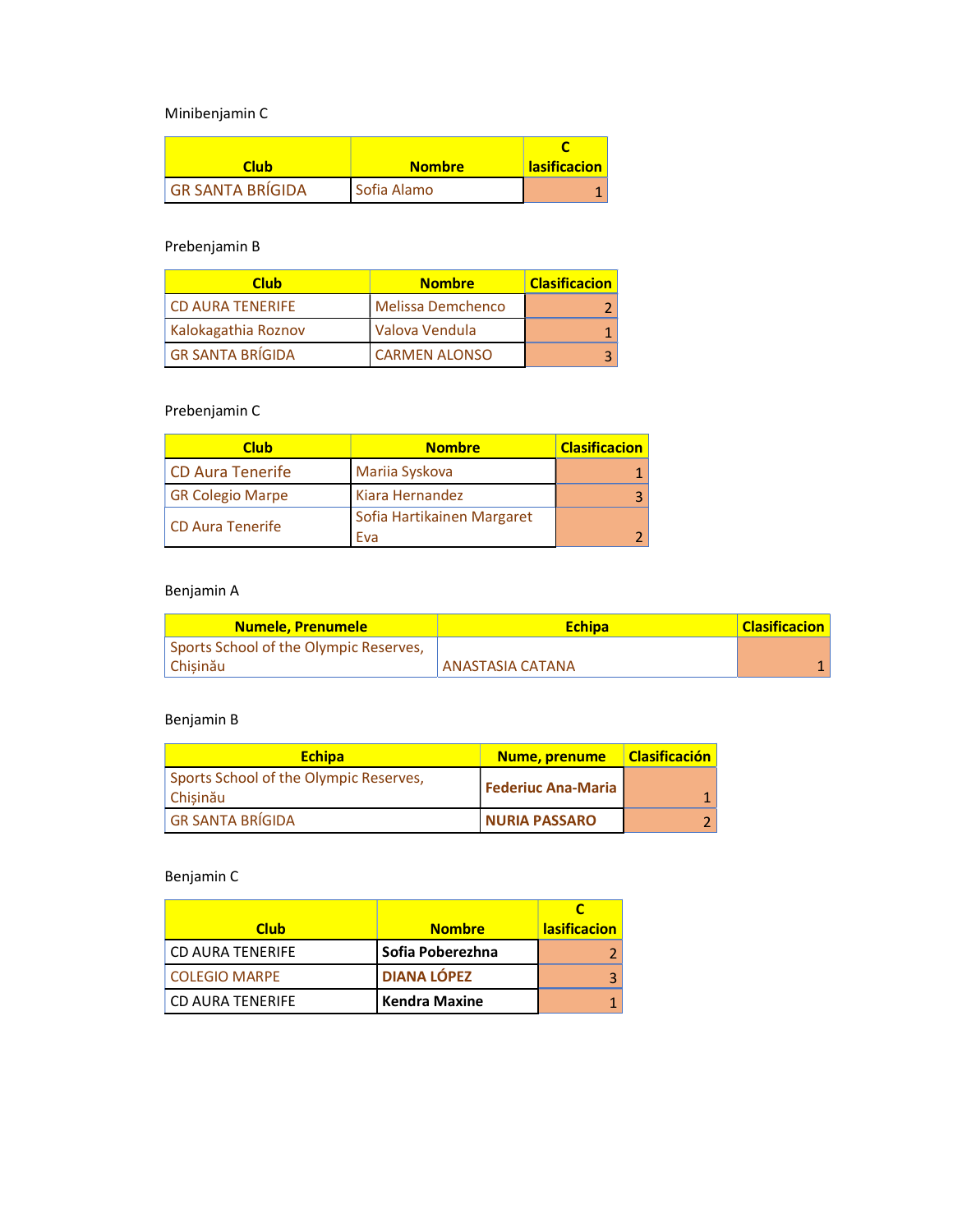#### Infantil A

| <b>Club</b>                            | <b>Nombre</b>            | <b>lasificacion</b> |
|----------------------------------------|--------------------------|---------------------|
| ALDARA SUÁREZ ROJAS                    | <b>DAYSAN EL TABLERO</b> |                     |
| Sports School of the Olympic Reserves, |                          |                     |
| Chisinău                               | <b>ECATERINA CATANA</b>  |                     |
| <b>DAYSAN EL TABLERO</b>               | SILVIA MORTÓN RÁMOS      |                     |

#### Infantil B

| <b>Club</b>             | <b>Nombre</b>    | <b>lasificacion</b> |
|-------------------------|------------------|---------------------|
| Non Solo Danza          | Elisa Barbanotti |                     |
| <b>CD AURA TENERIFE</b> | Ariela Slezakova |                     |
| Non Solo Danza          | Silvia Mingrone  |                     |

#### Infantil C Manos Libres

| <b>Numele, Prenumele</b>                         | <b>Echipa</b>                          | <b>lasificacion</b> |
|--------------------------------------------------|----------------------------------------|---------------------|
| ACRORITMIC-LAS PALMAS DE GC                      | <b>RAQUEL CABALLERO</b><br><b>SOSA</b> |                     |
| SportsSchool of theOlympic Reserves,<br>Chisinău | <b>MARÍA CRACIUN</b>                   |                     |
| <b>GR SANTA BRÍGIDA</b>                          | <b>LYNETTE VAZQUEZ</b>                 |                     |

# Infantil C Aparatos

| Numele,<br><b>Prenumele</b>       | <b>Echipa</b>         | <b>lasificacion</b> |
|-----------------------------------|-----------------------|---------------------|
| <b>GR SANTA</b><br><b>BRÍGIDA</b> | <b>ADRIANA SUÁREZ</b> | 3                   |
| <b>GR SANTA</b><br><b>BRÍGIDA</b> | <b>AURORA RUIZ</b>    |                     |
| <b>GR SANTA</b><br><b>BRÍGIDA</b> | <b>MARÍA DÍAZ</b>     |                     |

#### Junior A

| <b>Club</b>              | <b>Nombre</b>              | <b>lasificacion</b> |
|--------------------------|----------------------------|---------------------|
| <b>DAYSAN EL TABLERO</b> | <b>DAFNE OJEDA TACORÓN</b> |                     |
| ASD GINNASTICA LIBERA    | <b>CANTINI MATILDE</b>     |                     |
| <b>CD IZEL TELDE</b>     | Silvia Dulgheriu Benitez   |                     |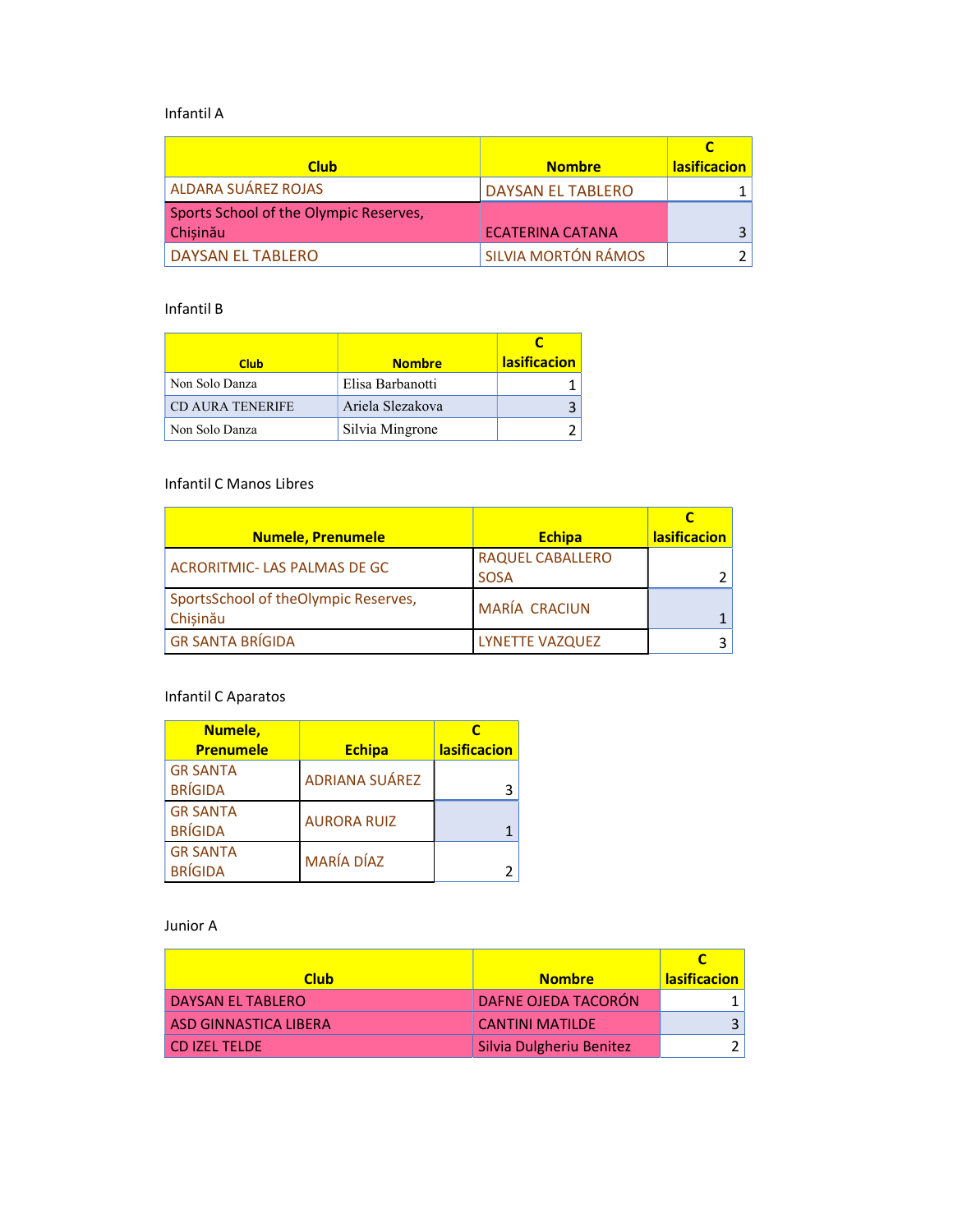#### Junior B

| <b>Club</b>                                      | <b>Nombre</b>         | <b>lasificacion</b> |
|--------------------------------------------------|-----------------------|---------------------|
| SportsSchool of theOlympic Reserves,<br>Chisinău | <b>DARIA DIACENCO</b> |                     |
| SportsSchool of theOlympic Reserves,<br>Chisinău | SOFÍA SUBINA          | 3 I                 |
| Non Solo Danza                                   | Francesca Binda       |                     |

#### Junior C

| <b>Club</b>           | <b>Nombre</b>       | <b>lasificacion</b> |
|-----------------------|---------------------|---------------------|
| ASD GINNASTICA LIBERA | LA SCALA SOFIA      |                     |
| KALOKAGATHIA          | l Adamkova Adela    |                     |
| ASD GINNASTICA LIBERA | <b>VITALI EMILY</b> |                     |

#### Senior A

| <b>Club</b>                    | <b>Nombre</b>          | <b>lasificacion</b> |
|--------------------------------|------------------------|---------------------|
| Acroritmics Las Palmas de Gran |                        |                     |
| Canaria                        | María Bordón Azorín    |                     |
| <b>GR ELEGANCE</b>             | Valentina Estévez      |                     |
| Acroritmics Las Palmas de Gran |                        |                     |
| Canaria                        | Inés Rodríguez Ramírez |                     |

#### Senior B

| <b>Club</b>             | <b>Nombre</b>         | <b>lasificacion</b> |
|-------------------------|-----------------------|---------------------|
| <b>GR SANTA BRÍGIDA</b> | <b>CARELY BARRIOS</b> |                     |
| ASD GINNASTICA LIBERA   | <b>RUDA LAURA</b>     |                     |
| <b>GR SANTA BRÍGIDA</b> | NAYARA EZQUERRA       |                     |

#### Senior C

| <b>Club</b>             | <b>Nombre</b>      | <b>lasificacion</b> |
|-------------------------|--------------------|---------------------|
| <b>GR SANTA BRÍGIDA</b> | <b>LUCÍA RUIZ</b>  |                     |
| ASD GINNASTICA LIBERA   | <b>TESTA ELISA</b> |                     |
| Kalokagathia Roznov     | Balazovicova Beata |                     |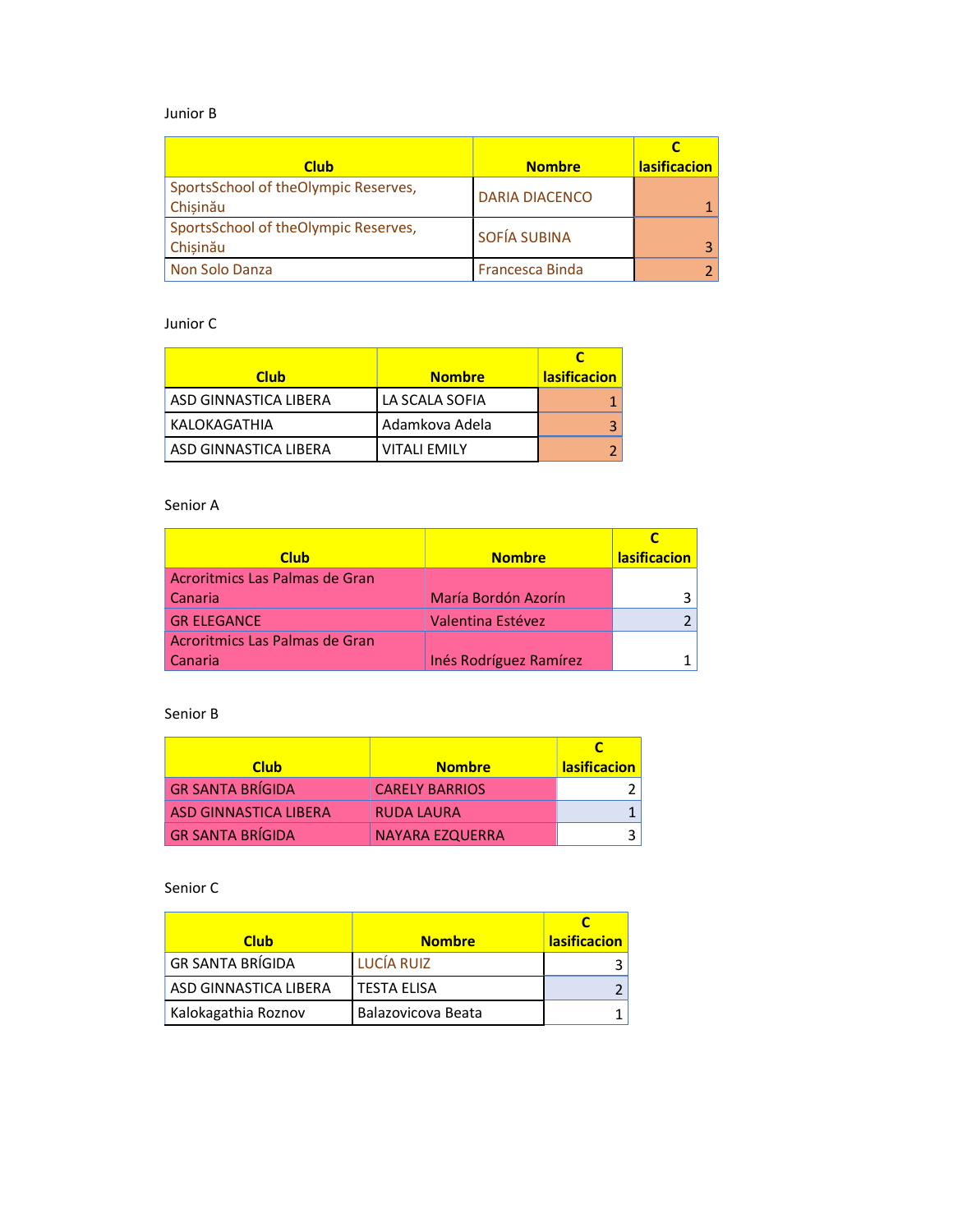Conjunto Minibenjamin

| <b>Club</b>           | <b>Nombre</b>         | <b>lasificacion</b> |
|-----------------------|-----------------------|---------------------|
| ESP 163 CD IZEL TELDE | equipo de 6 gimnastas |                     |
| ESP 126 GR SANTA      | EQUIPO DE 11          |                     |
| <b>BRÍGIDA</b>        | <b>GIMNASTAS</b>      | e                   |

### Conjunto Prebenjamin B

| <b>Club</b>   | <b>Nombre</b>            | <b>lasificacion</b> |
|---------------|--------------------------|---------------------|
| 1. ESP 29.    | <b>CD URSEL TENERIFE</b> |                     |
| 2. ESP 126.GR | SANTA BRÍGIDA.           |                     |
|               | CHARLESTÓN.              |                     |
| 3. ESP 26.    | <b>CD AURA TENERIFE</b>  |                     |

# Conjunto Benjamin B

| <b>Numele, Prenumele</b> | <b>Echipa</b>  | <b>lasificacion</b> |
|--------------------------|----------------|---------------------|
| 1.ESP 163                | CD Izel Telde  |                     |
| 2.TTA01                  | Non Solo Danza |                     |

### Conjunto Benjamin A

| Club                                              | <b>lasificacion</b> |
|---------------------------------------------------|---------------------|
| 2. MOL 01. Sports School of the Olympic Reserves, |                     |
| Chisinău.                                         |                     |

#### Alevin A

| <b>Numele, Prenumele</b> | <b>Echipa</b>          | <b>lasificacion</b> |
|--------------------------|------------------------|---------------------|
| ESP 163                  | CD Izel Telde (5 aros) |                     |
| ESP 78.DAYSAN            | 5 cuerdas              |                     |

#### Conjunto Alevin B

| <b>Numele, Prenumele</b> | <b>Echipa</b>    | <b>lasificacion</b> |
|--------------------------|------------------|---------------------|
| ESP 126.GR SANTA BRÍGIDA | <b>R &amp; R</b> |                     |
| ESP 78.COLEGIO MARPE.    | COLEGIO MARPE.   |                     |